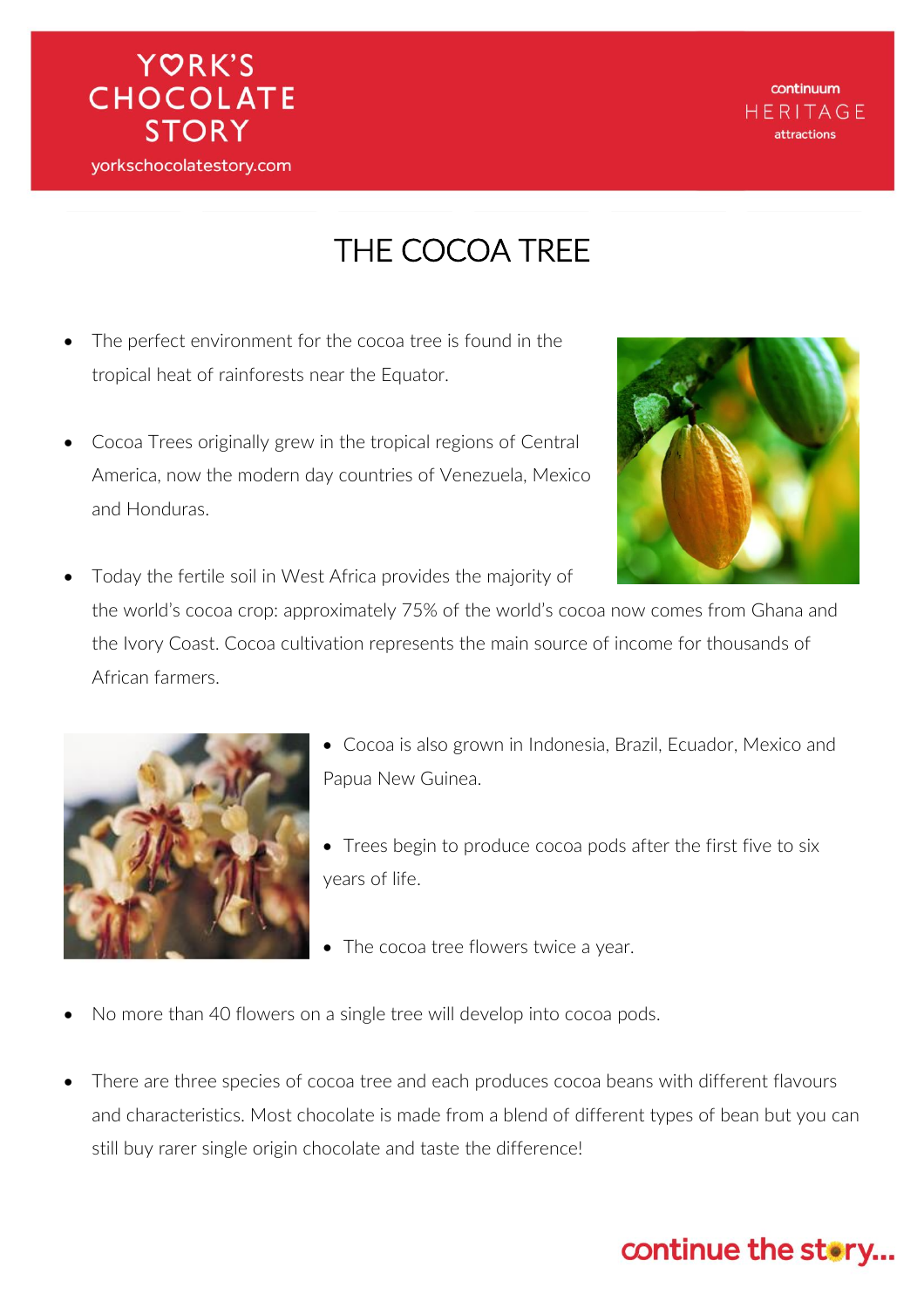### HARVESTING AND PREPARING THE BEANS

- After six months the pods are fully grown and have changed colour from green to yellow/orange.
- Farmers can check whether a pod is ripe by tapping on its shell. If the pod makes a solid sound, it is ready to be harvested.
- The pods are ripened for the main harvest from October to March. A smaller harvest follows from May to July.





- After harvesting, the pods are opened up and the white pulp inside, together with the cocoa beans, are scooped out.
- The contents of the pods are heaped on the forest floor and covered with banana leaves. This causes the cocoa beans to ferment. In about seven days, the sugars in the fruit pulp are broken down, and the chocolatey aroma and colour starts to develop.
- If drying is too slow, there is a danger that mould may develop so the next stage of the process has to happen quickly.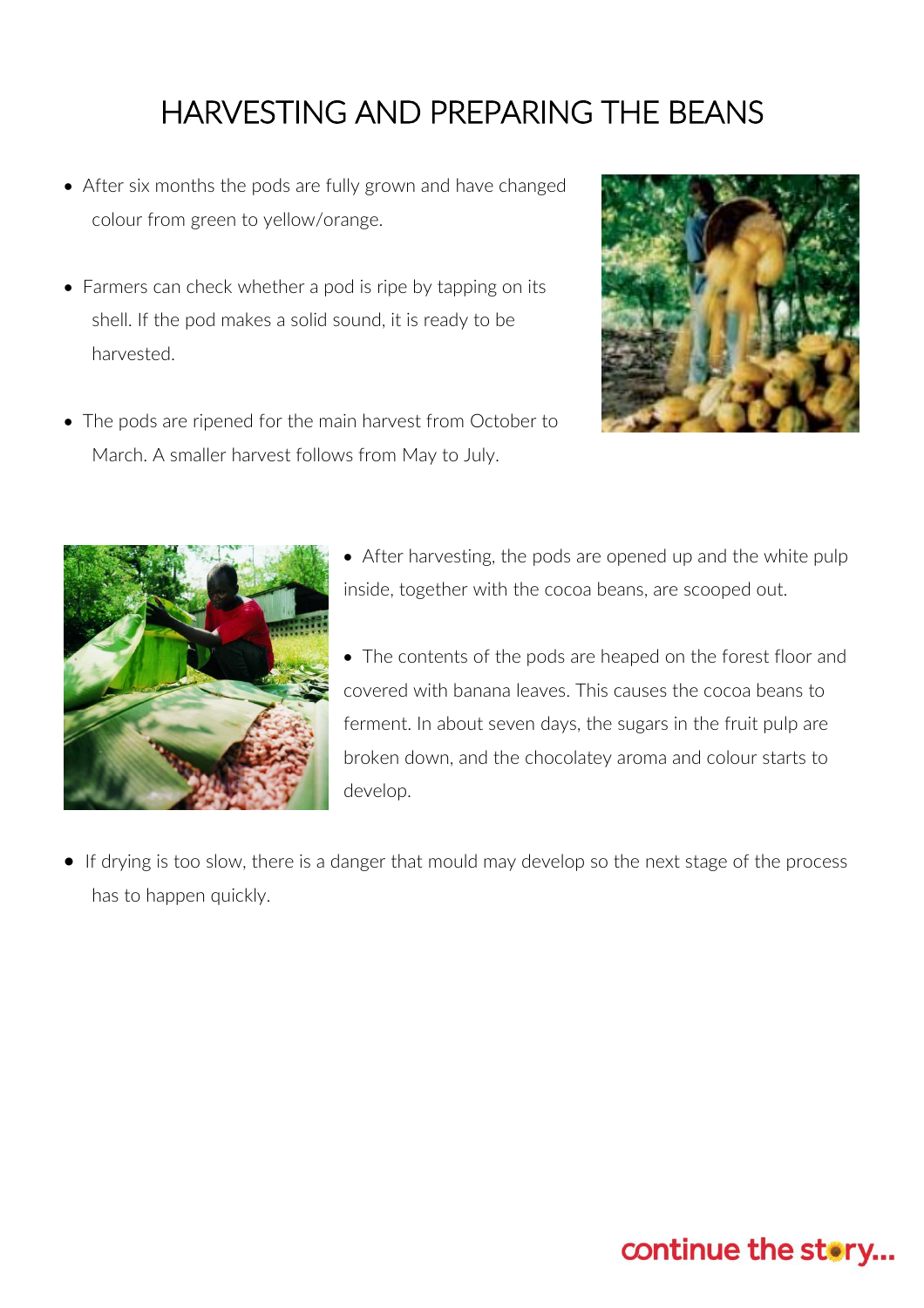# DRYING AND SHIPPING THE BEANS

- The beans dry for about ten days on a raised bamboo matt in the full sun, being turned every now and then by hand.
- The cocoa farmers take their precious harvest to a special centre where the beans are graded.
- From each farmer's harvest a sample of 100 beans is inspected, the contents of the bean are graded and each batch is given a quality code.





- After the weighing and packing of the beans, the sacks are sealed to ensure the source and quality of the beans.
- They are taken to huge warehouses and the origin of the cocoa beans inside each sack is recorded.
- After a second quality control check, the sacks await either shipping, or processing into cocoa nibs or cocoa liquor.
- The cocoa then goes into storage at the port, ready to be shipped to a new destination.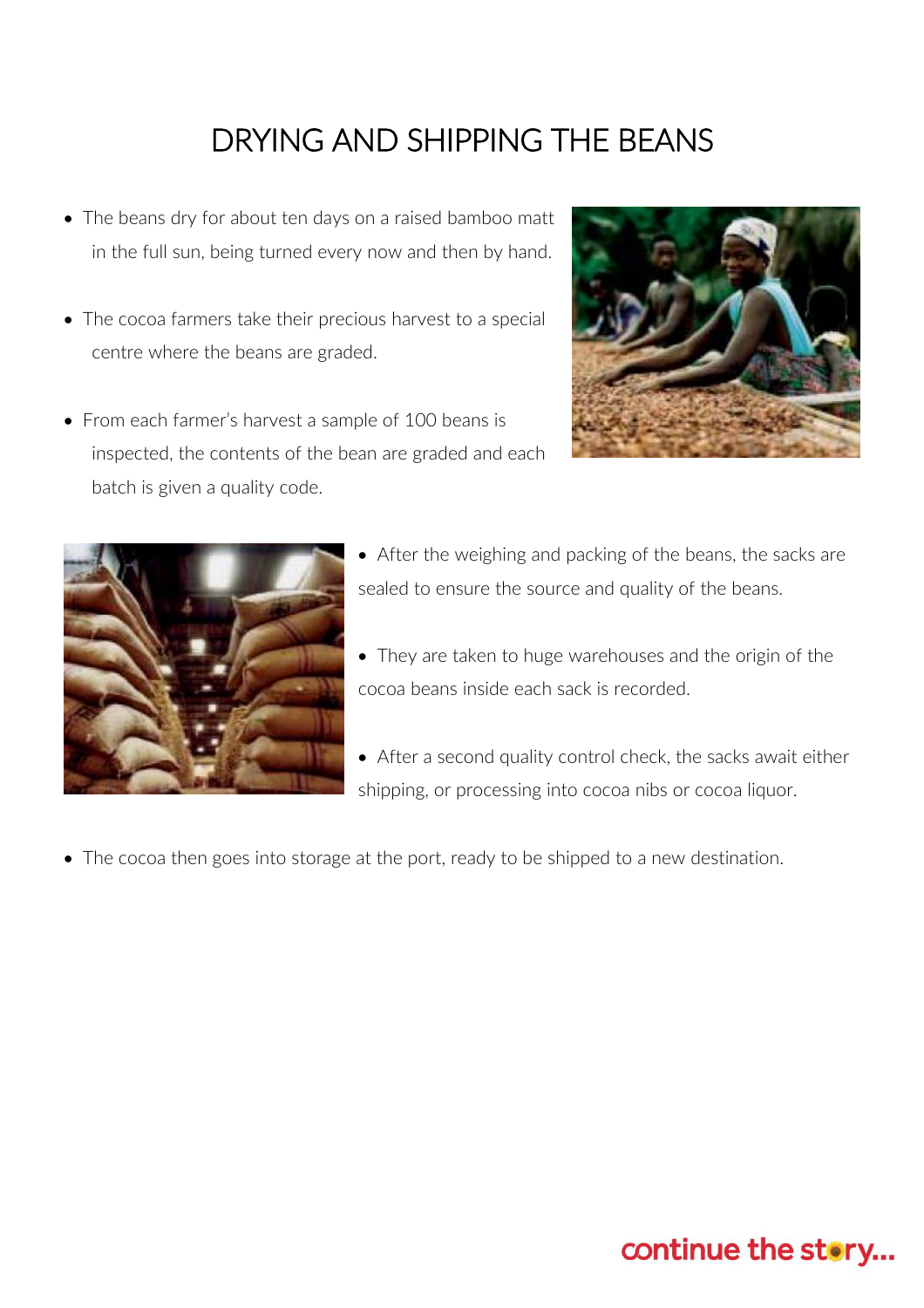## PROCESSING THE COCOA BEANS



 Jute sacks, filled with cocoa beans, arrive in factories and processing plants from the equatorial regions of Africa, America and Asia.

- Cocoa beans of different types and from different countries are blended, unless the factory is producing rare 'single origin' chocolate.
- The cocoa beans are cleaned of any stones, dirt and sand and quickly roasted under heaters. The beans must be roasted for at least 15 minutes at 115 degrees centigrade.
- The temperature must be just right if it is too hot the outside will burn while the inside remains raw and if too cold,

the beans won't be heated enough to kill off any bacteria.

- After this the beans are winnowed. Winnowing is a little bit like using a gigantic fan. The air flow allows the core of the chocolate bean, known as nibs, to escape from the 'husk' or shell.
- The cocoa beans are broken up and the shells around them removed. Only the pieces of kernel or "nibs" remain.
- After winnowing, the nibs are then crushed to form a smooth paste called cocoa liquor.